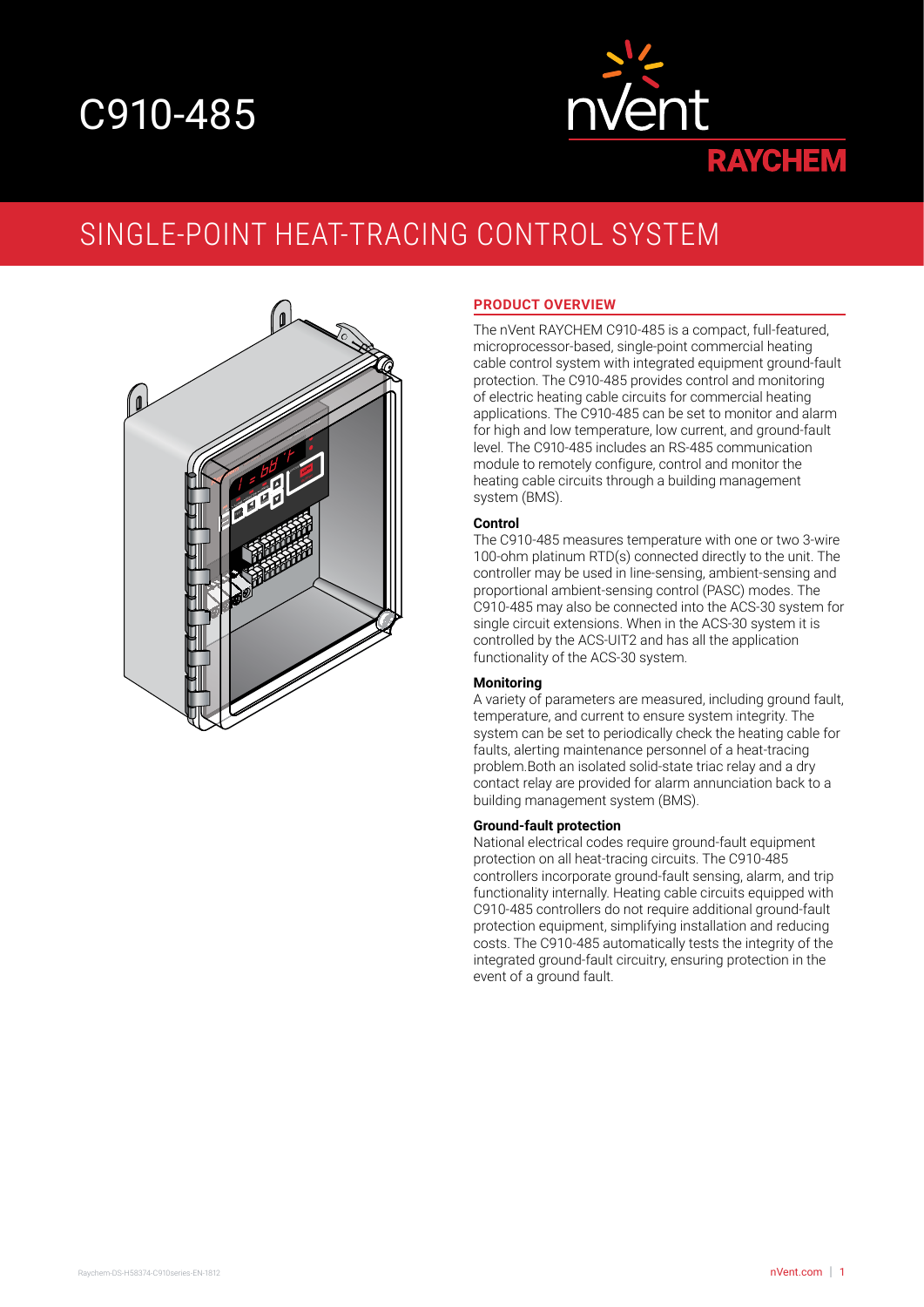### **Installation**

**GENERAL**

The C910-485 unit comes ready to install right from the box, eliminating the need for custom panel design or field assembly. The NEMA 4X-rated enclosure is approved for use in indoor and outdoor locations. Wiring is as simple as connecting the incoming and outgoing power wiring (up to 277 Vac) and an RTD.

The C910-485 operator interface includes LED displays and function keys that make it easy to use and program. No additional handheld programming devices are needed. Alarm conditions and programming settings are easy to interpret on the full-text front panel. Settings are stored in nonvolatile memory in the event of power failure.

# **Communications**

The C910-485 supports Modbus® protocol and includes an RS-485 communications interface. RAYCHEM ProtoNode multi-protocol gateways are available to integrate the C910-485 or ACS-30 into BACnet® and Metasys® N2 BMS systems.

| Area of use                         | Nonhazardous locations                                |
|-------------------------------------|-------------------------------------------------------|
| Approvals                           | Nonhazardous locations                                |
|                                     |                                                       |
| Supply voltage                      | 100 Vac to 277 Vac, +5 / −10%, 50/60 Hz               |
|                                     | Common supply for controller and heat-tracing circuit |
| <b>ENCLOSURE</b>                    |                                                       |
| Protection                          | Type 4X                                               |
| <b>Materials</b>                    | <b>FRP</b>                                            |
| Ambient operating temperature range | $-40^{\circ}$ F to 140°F ( $-40^{\circ}$ C to 60°C)   |
| Ambient storage temperature range   | $-40^{\circ}$ F to 185°F ( $-40^{\circ}$ C to 85°C)   |
| Relative humidity                   | 0% to 90%, noncondensing                              |
| <b>CONTROL</b>                      |                                                       |

| Relay type         | Double-pole, mechanical                                  |
|--------------------|----------------------------------------------------------|
| Voltage, maximum   | 277 Vac nominal, 50/60 Hz                                |
| Current, maximum   | 30 A @ 104°F (40°C) derated to 20 A @ 140°F (60°C)       |
| Control algorithms | EMR: On/off, proportional ambient sensing control (PASC) |
| Control range      | 0°F to 200°F (-18°C to 93°C)                             |
|                    |                                                          |

#### **TYPICAL ENCLOSURE DIMENSIONS (INCHES)**



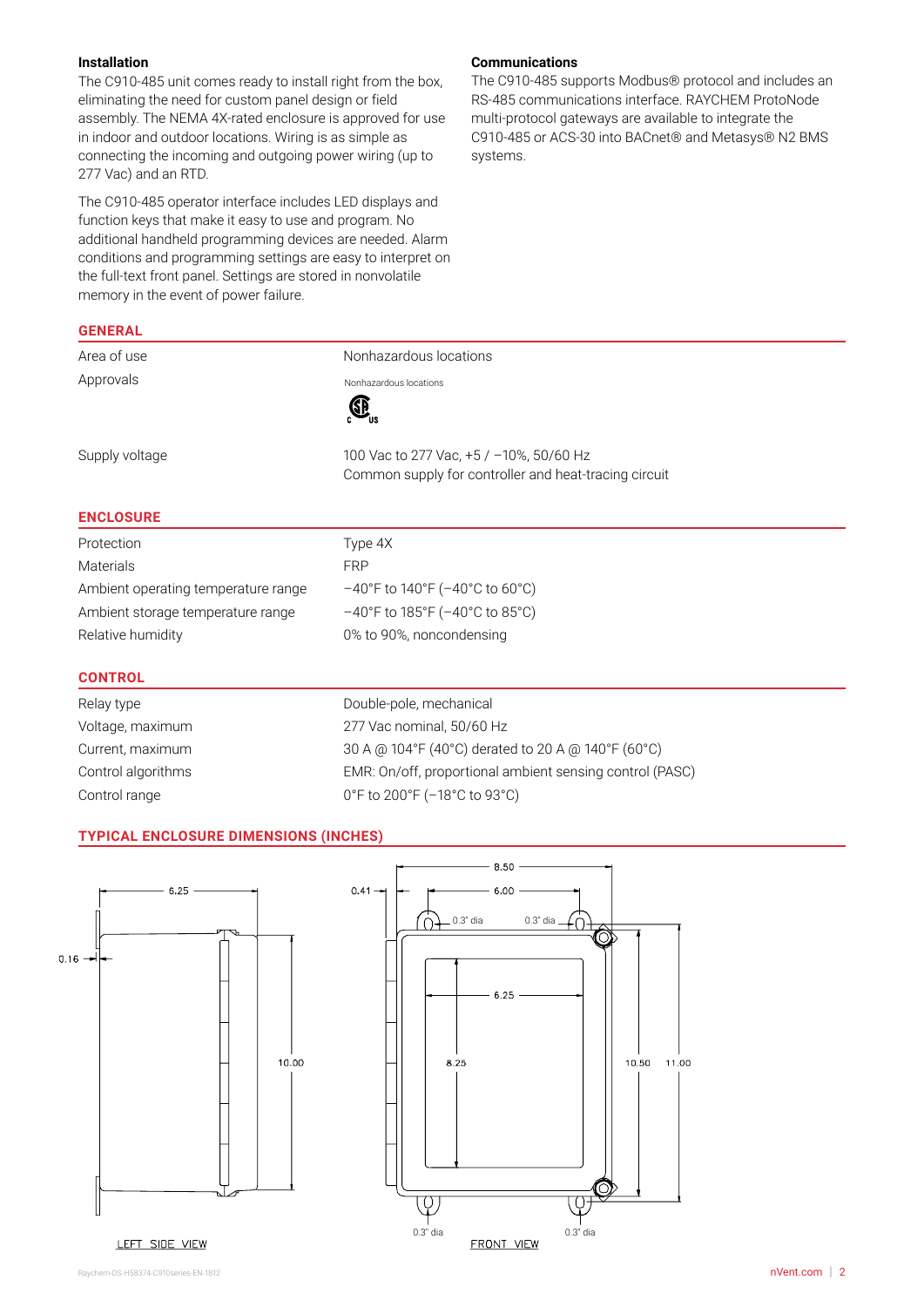### **MONITORING**

| Temperature                      | Low alarm range 0°F to 180°F (-18°C to 82°C) or OFF<br>High alarm range $0^{\circ}$ F to 200 $^{\circ}$ F (-18 $^{\circ}$ C to 93 $^{\circ}$ C) or OFF |  |  |
|----------------------------------|--------------------------------------------------------------------------------------------------------------------------------------------------------|--|--|
| Ground fault                     | 20 mA to 100 mA<br>Alarm range<br>20 mA to 100 mA<br>Trip range                                                                                        |  |  |
| Current                          | Low alarm range 0.3 A to 30 A or OFF                                                                                                                   |  |  |
| Autocycle                        | Diagnostic test interval adjustable from 1 to 240 minutes or 1 to 240 hours                                                                            |  |  |
| <b>TEMPERATURE SENSOR INPUTS</b> |                                                                                                                                                        |  |  |
| Quantity                         | Two inputs standard                                                                                                                                    |  |  |
| <b>Types</b>                     | 100 Ω platinum RTD, 3-wire, $\alpha$ = 0.00385 ohms/ohm/°C<br>Can be extended with a 3-conductor shielded cable of 20 ohms maximum per<br>conductor    |  |  |
| <b>ALARM OUTPUTS</b>             |                                                                                                                                                        |  |  |

| AC relay                                                                     | Isolated solid-state triac, SPST, 0.75 A maximum, 100 Vac to 277 Vac nominal  |
|------------------------------------------------------------------------------|-------------------------------------------------------------------------------|
| Dry contact relay                                                            | Pilot duty only, 48 Vac/dc, 500 mA maximum, 10 VA maximum resistive switching |
| <b>Note:</b> Outputs are configurable as "open on alarm" or "close on alarm" |                                                                               |

# **PROGRAMMING AND SETTING**

| Method                              | Programmable keypad                                                                                                          |  |  |  |  |
|-------------------------------------|------------------------------------------------------------------------------------------------------------------------------|--|--|--|--|
| Units                               | Imperial (°F, in.) or Metric (°C, mm)                                                                                        |  |  |  |  |
| Digital display                     | Actual temperature, control temperature, heater current, ground fault,<br>programming parameter values, alarm values         |  |  |  |  |
| LEDs                                | Heater on, alarm condition, receive / transmit data                                                                          |  |  |  |  |
| Memory                              | Nonvolatile, restored after power loss, checksum data checking                                                               |  |  |  |  |
| Stored parameters (measured)        | Minimum and maximum temperature, maximum ground-fault current, maximum<br>heater current, contactor cycle count, time in use |  |  |  |  |
| Alarm conditions                    | Low / high temperature, low current<br>Ground-fault alarm, trip<br>RTD failure, loss of programmed values, or EMR failure    |  |  |  |  |
| Other                               | Password protection                                                                                                          |  |  |  |  |
| <b>CONNECTION TERMINALS</b>         |                                                                                                                              |  |  |  |  |
| Power supply input                  | Screw terminals, 22-8 AWG                                                                                                    |  |  |  |  |
| Heating cable output                | Screw terminals, 22-8 AWG                                                                                                    |  |  |  |  |
| Ground                              | Two box lugs, 14-6 AWG                                                                                                       |  |  |  |  |
| RTD/alarm/communications            | 28-12 AWG spring clamp terminals                                                                                             |  |  |  |  |
| <b>MOUNTING</b>                     |                                                                                                                              |  |  |  |  |
| Enclosure                           | Surface mounting with four fixing holes on 7.25 in x 11.7 in (184 mm x 297 mm)<br>centers<br>Hole diameter: 0.31 in (8 mm)   |  |  |  |  |
| <b>COMMUNICATIONS WITH C910-485</b> |                                                                                                                              |  |  |  |  |
| Protocol                            | ModBus RTU / ASCI I                                                                                                          |  |  |  |  |
| Topology                            | Multidrop, daisy chain                                                                                                       |  |  |  |  |
| Cable                               | Single shielded twisted pair, 26 AWG or larger                                                                               |  |  |  |  |
| Length                              | 4000 ft (1.2km) maximum @ 9600 baud                                                                                          |  |  |  |  |